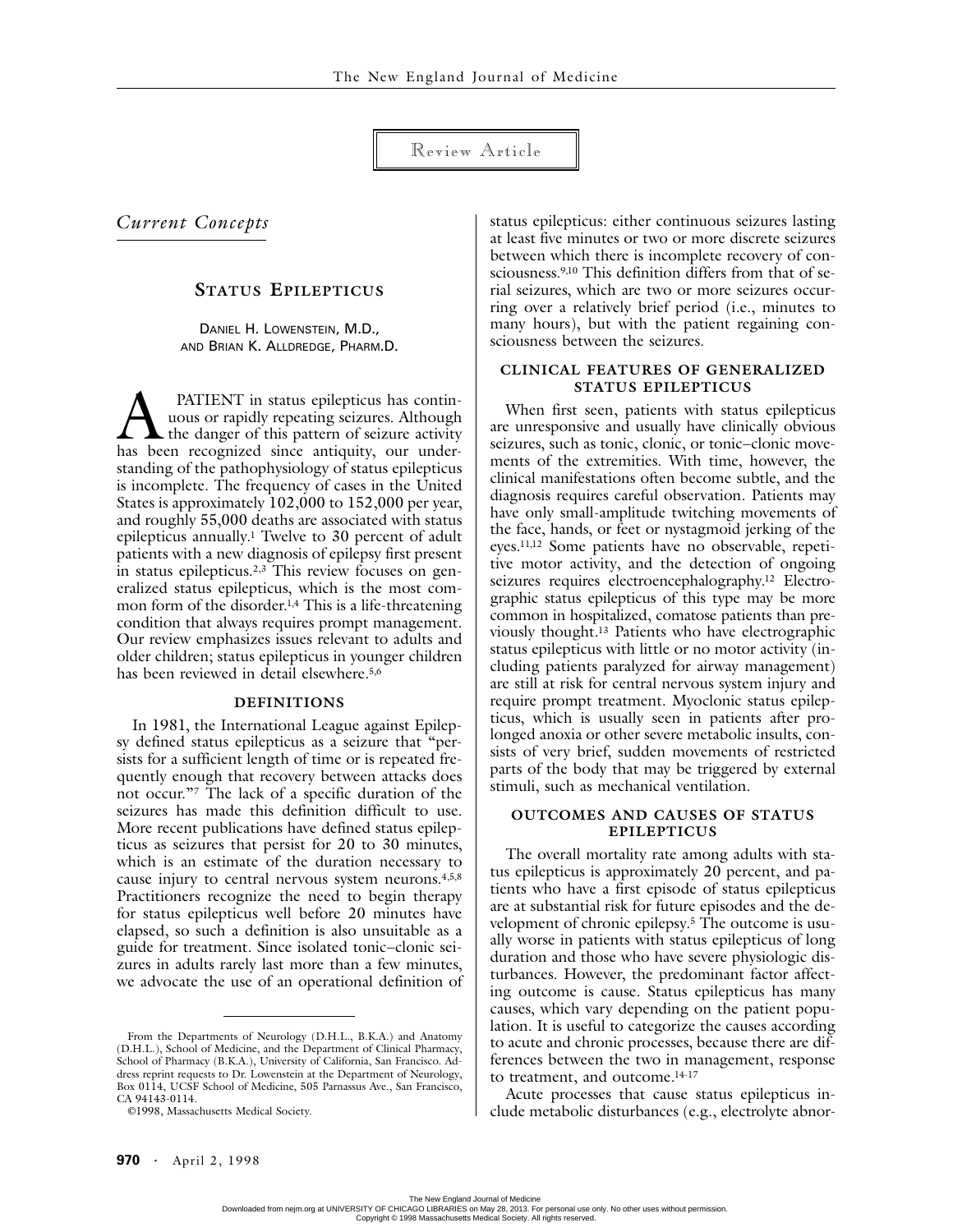malities, renal failure, and sepsis), central nervous system infection, stroke, head trauma, drug toxicity, and hypoxia. Seizures in this category are often difficult to control and are associated with a higher mortality, especially those occurring after hypoxia and in older patients.16,17 Myoclonic status epilepticus after hypoxia carries an especially grave prognosis and is often not treated as aggressively as other forms of status epilepticus.18

Chronic processes that cause status epilepticus include preexisting epilepsy in which status epilepticus is due to breakthrough seizures or the discontinuation of antiepileptic drugs, seizures in the context of chronic ethanol abuse, and remote processes such as central nervous system tumors or strokes that lead to status epilepticus after a latent period that may span weeks to years. In general, patients with status epilepticus due to these chronic processes respond well to anticonvulsant treatment, and they recover from the acute episode of seizures.

### **PATHOPHYSIOLOGY**

The fundamental pathophysiology of status epilepticus involves a failure of mechanisms that normally abort an isolated seizure. This failure can arise from abnormally persistent, excessive excitation or ineffective recruitment of inhibition. The relative contributions of these factors are poorly understood. The temporal and spatial determinants of status epilepticus are also relatively unknown; experimental studies suggest there is induction of reverberating seizure activity between, for example, hippocampal and parahippocampal structures and that the seizures progress through a sequence of distinct electrographic changes.19,20

It is likely that numerous mechanisms are involved, depending on the underlying cause. Our best insights come from cases in which status epilepticus was caused by an exogenous toxin. The most notable example involved the ingestion in 1987 of mussels contaminated with domoic acid, an analogue of glutamate (the principal excitatory amino acid neurotransmitter in the brain).21 Some patients had prolonged and profound status epilepticus.<sup>22</sup> This occurrence suggests that excessive activation of excitatory amino acid receptors can cause prolonged seizures and suggests that excitatory amino acids have a causative role in status epilepticus.23 Status epilepticus can also be caused by penicillin and related compounds that antagonize the effects of  $\gamma$ -aminobutyric acid (GABA), the main inhibitory neurotransmitter of the brain.19 Very recent studies suggest that the failure of inhibition may be due in some cases to a shift in the functional properties of the  $GABA_A$  receptor that occurs as seizures become prolonged.24

Status epilepticus lasting approximately 30 to 45 minutes can cause cerebral injury, especially in limbic structures such as the hippocampus, and seizure activity itself is sufficient to damage the central nervous system.25,26 This damage is partly a consequence of glutamate-mediated excitotoxicity and does not appear to be due primarily to an excessive metabolic demand imposed by repetitive neuronal firing. The superimposition of systemic stresses such as hyperthermia, hypoxia, or hypotension exacerbates the degree of neuronal injury in animal models of status epilepticus, a finding consistent with empirical observations in humans.<sup>27,28</sup>

#### **MANAGEMENT**

The initial care of a patient with status epilepticus includes standard measures applicable to any acute medical emergency (Fig. 1).  $\overline{A}$  few aspects of management deserve special mention. Proper assessment and control of the airway and of ventilation in a patient with ongoing convulsive seizures can be challenging. Arterial-blood gas monitoring is especially useful. Many patients have a profound metabolic acidosis (e.g., arterial pH  $\leq$  7.0) that corrects itself once seizures are controlled; treatment with sodium bicarbonate should be reserved for the most extreme circumstances.14,29 However, arterial-blood gas values may also reveal respiratory acidosis or hypoxia that requires immediate treatment through airway management and supplemental oxygen.

Despite the periods of apnea and cyanosis that occur during the tonic or clonic phases of their seizures, most patients in status epilepticus breathe sufficiently as long as the airway remains clear. Nonetheless, patients should receive 100 percent oxygen by nasal cannula or a nonrebreathing mask, and airway patency should be maintained by an oral or nasopharyngeal device while the patient remains unresponsive. Nasal or orotracheal intubation or bag valve-mask ventilation should be undertaken if there is clinical or laboratory evidence of respiratory compromise. If neuromuscular blockade is needed to facilitate intubation, the use of a short-acting drug (e.g., 0.1 mg of vecuronium per kilogram of body weight) will help the physician promptly regain the ability to determine whether seizures are present clinically.

Hyperthermia occurs relatively frequently during status epilepticus (in 28 to 79 percent of patients), and in many cases it is primarily a manifestation of the seizures rather than evidence of an infection.14,29 Given the damaging effects of fever in patients with central nervous system injury, hyperthermia should be treated promptly with passive cooling.

Electroencephalographic monitoring should be used for any patient who has received a relatively long acting paralytic agent, remains unconscious after the initial phase of antiepileptic-drug treatment, or requires prolonged therapy for refractory status epilepticus (discussed below). Electroencephalography continues to be underused in such patients. Relatively simple electroencephalographic monitoring devices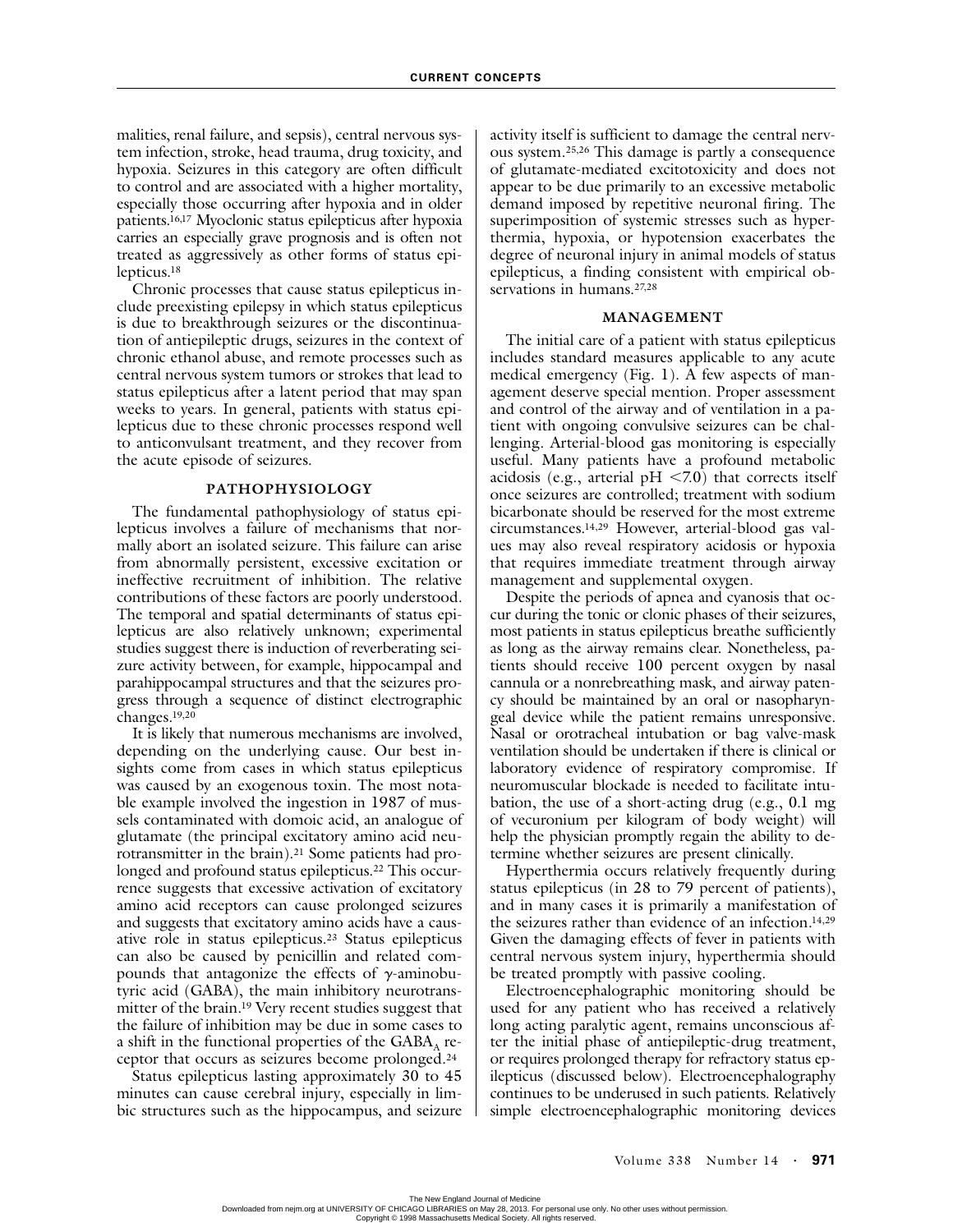

**Figure 1.** Algorithm for the Initial Management of Status Epilepticus.

are now available and will probably become common in emergency departments and intensive care units.

## **PRINCIPLES OF DRUG TREATMENT**

The goal of treatment for status epilepticus is the prompt cessation of seizure activity. Ideally, a drug used in this setting would be easy to administer, have an immediate and long-lasting antiseizure effect, and be free of serious effects on cardiorespiratory function and the level of consciousness. Unfortunately, all current therapies fall short of this ideal. Benzodiazepines and barbiturates depress consciousness and respiratory drive in a dose-dependent manner, phenytoin and fosphenytoin cause infusionrate–related hypotension and cardiac dysrhythmias, and limits on the rate of intravenous administration delay the maximal antiseizure effect of phenytoin, fosphenytoin, and phenobarbital.

Drug treatment for status epilepticus should be started without delay after the diagnosis has been established. This approach is supported by the correla-

tion between the duration of status epilepticus and the extent of neurologic morbidity and by experimental and clinical observations that status epilepticus of longer duration is less responsive to drug therapy than that of shorter duration. For example, in a review of status epilepticus in San Francisco in the 1980s, we found that seizures were stopped by firstline therapy (usually diazepam followed by phenytoin) in 80 percent of patients when treatment was begun within 30 minutes of the onset of the seizures.16 In contrast, the response rate was less than 40 percent when treatment was begun two hours or more after the onset of the seizures. In rats, status epilepticus becomes progressively less responsive to treatment with diazepam as electrographic seizures continue.30

Figure 2 is a suggested algorithm for the treatment of status epilepticus in adults and older children. The choice of drugs and the recommended sequence of administration are based on the rapid onset and extended duration of the effect of lorazepam and the presumed value of an additional long-acting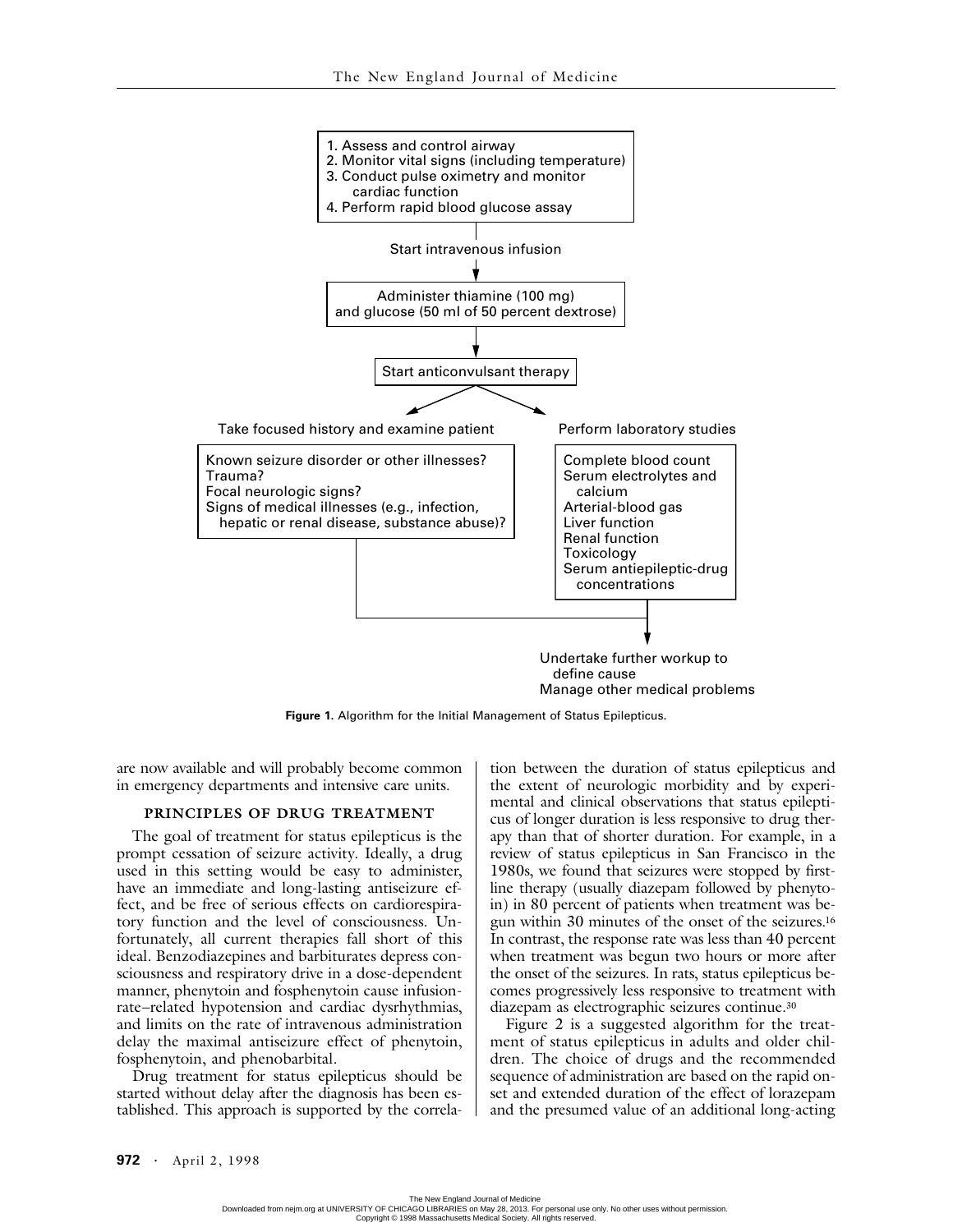

**Figure 2.** Antiepileptic-Drug Therapy for Status Epilepticus.

IV denotes intravenous, and PE phenytoin equivalents. The horizontal bars indicate the approximate duration of drug infusions.

drug, such as phenytoin or fosphenytoin. In a recent prospective, blinded clinical trial comparing lorazepam alone, phenytoin alone, diazepam with phenytoin, and phenobarbital alone for the treatment of generalized status epilepticus, the treatments were equally effective, except that lorazepam alone was superior to phenytoin alone when seizures were assessed 20 minutes after administration of the drug began.31 Lorazepam followed by phenytoin (i.e., the medication sequence shown in Fig. 2) is currently the treatment preferred by many neurologists and epileptologists, but it was not studied in this trial. Nonetheless, the results of the study suggest that

treatment with lorazepam alone may be sufficient and may obviate the need for intravenous phenytoin or fosphenytoin loading when status epilepticus is caused by a rapidly reversible process (e.g., the effects of subtherapeutic antiepileptic-drug concentrations or metabolic derangement).

### **PHARMACOLOGIC THERAPY**

#### **Benzodiazepines**

Benzodiazepines (diazepam, lorazepam, midazolam, and clonazepam) are potent, fast-acting antiseizure drugs, and they (particularly diazepam and lorazepam) are therefore preferred as initial therapy.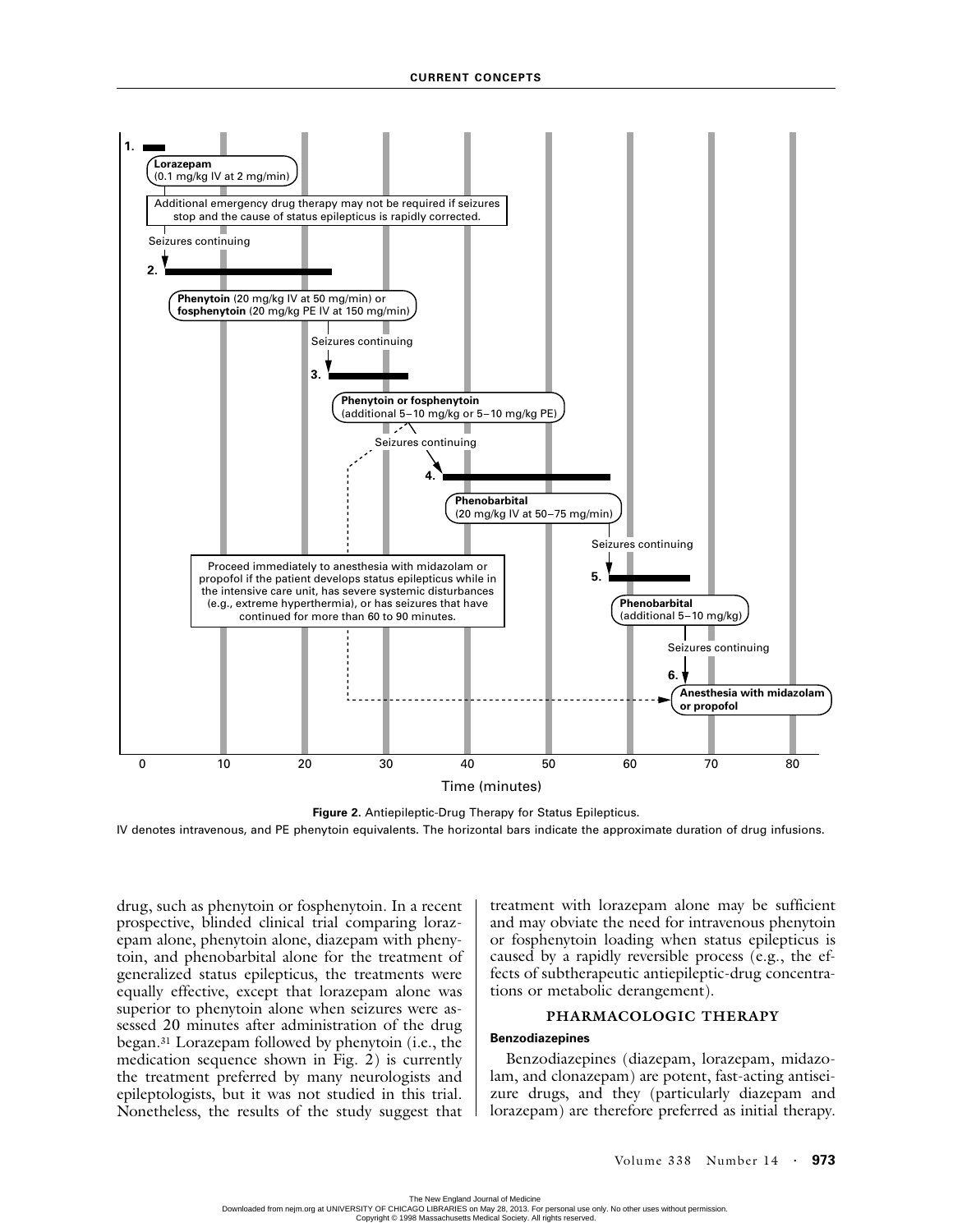Their primary pharmacologic actions are probably related to a benzodiazepine-receptor–mediated enhancement of GABAergic transmission. At higher concentrations, benzodiazepines also limit sustained repetitive neuronal firing in a manner similar to that of carbamazepine and phenytoin, and this effect may be relevant to their mechanism of action in status epilepticus.32

Lorazepam is less lipid-soluble than diazepam, and in animals, brain and cerebrospinal fluid concentrations of lorazepam rise at a slower rate than those of diazepam after intravenous injection.33,34 However, a double-blind, randomized comparison of intravenous diazepam (10 to 20 mg) and lorazepam (4 to 8 mg) in patients with status epilepticus found both drugs to be equally fast-acting; the median time to the end of seizures was two minutes for diazepam and three minutes for lorazepam.15 Both drugs were equally effective in controlling generalized convulsive, absence, and partial status epilepticus (response rates, 79 percent for diazepam and 89 percent for lorazepam). Despite their equivalence as initial therapies, lorazepam has a longer duration of antiseizure effect (12 to 24 hours) than diazepam (15 to 30 minutes), and it is this property that has made lorazepam preferable to diazepam for the treatment of status epilepticus.4 Adverse effects of intravenous benzodiazepines include respiratory depression (in 3 to 10 percent of patients), hypotension (in  $\leq$  2 percent), and impaired consciousness (in 20 to 60 percent).15,35,36

#### **Phenytoin and Fosphenytoin**

Phenytoin is useful for maintaining a prolonged antiseizure effect after rapid termination of seizures with a benzodiazepine, as an initial therapy for terminating status epilepticus, or when benzodiazepines fail. The recommended starting dose is 20 mg per kilogram administered intravenously at a maximal rate of 50 mg per minute. The common practice of giving a standard loading dose of 1000 mg of phenytoin (14.3 mg per kilogram for a patient weighing 70 kg) provides inadequate therapy for many adults.37 As much as 30 mg per kilogram may be required to stop seizures in some patients.<sup>37</sup> This dose may be reduced in patients known to have a serum phenytoin concentration of more than 10 mg per liter at the onset of status epilepticus. However, therapy should not be delayed to measure serum drug concentrations.

Brain concentrations of phenytoin are nearly maximal at the end of an intravenous infusion.<sup>38</sup> Thus, it may take 20 to 25 minutes for phenytoin to attain its maximal effect when a typical loading dose is given to an adult.39 When phenytoin is administered at the maximal recommended rate of 50 mg per minute, hypotension occurs in 28 to 50 percent of patients, and cardiac arrhythmias (bradycardia and ectopic beats) occur in 2 percent.39,40 These adverse

effects are more common in patients over 50 years old and those with preexisting cardiac disease. Cardiovascular complications of intravenous phenytoin, which are due to the phenytoin itself and to the propylene glycol diluent, can be mitigated by slowing or stopping the infusion.40

Fosphenytoin, a new water-soluble prodrug of phenytoin, is converted to phenytoin (half-life, 15 minutes) by nonspecific phosphatases. Doses of fosphenytoin are expressed as phenytoin equivalents, which are the amounts of phenytoin released from the prodrug in the presence of phosphatases. Fosphenytoin can be administered at phenytoin-equivalent rates of up to 150 mg per minute, since it is not formulated with propylene glycol. Therapeutic serum concentrations of phenytoin  $(\geq 1$  mg per liter unbound) are attained within 10 minutes when fosphenytoin or phenytoin is administered at maximal infusion rates. Thus, fosphenytoin and phenytoin are likely to have a similar time to the onset of an effect in controlling status epilepticus.<sup>41</sup> No clinically significant differences between the hypotensive or adverse cardiac effects of phenytoin loading and those of fosphenytoin loading have been reported, although infusion-site reactions (phlebitis and soft-tissue damage) are less common with fosphenytoin.

#### **Phenobarbital**

In a small, randomized study, phenobarbital was as effective as the combination of diazepam and phenytoin for the treatment of status epilepticus.42 However, the depressant effects of phenobarbital on respiratory drive, level of consciousness, and blood pressure may complicate management, especially when phenobarbital is administered after a benzodiazepine.43 For these reasons, phenobarbital (20 mg per kilogram at a rate of 50 to 75 mg per minute) is recommended only when benzodiazepines and phenytoin fail. Respiratory and blood-pressure support must be immediately available.

#### **Other Therapies**

Intravenous valproic acid, recently marketed in the United States as an alternative to oral therapy, appears to stop some types of status epilepticus.44 However, further experience is needed before this therapy can be recommended. Lidocaine, chlormethiazole (outside the United States), and paraldehyde (the availability of which is limited in the United States) have been used successfully to terminate status epilepticus.45 Each has substantial toxicity, and they offer little or no advantage over the therapies previously discussed.

#### **Treatment of Refractory Status Epilepticus**

Status epilepticus that does not respond to a benzodiazepine, phenytoin, or phenobarbital is considered refractory and requires more aggressive treatment.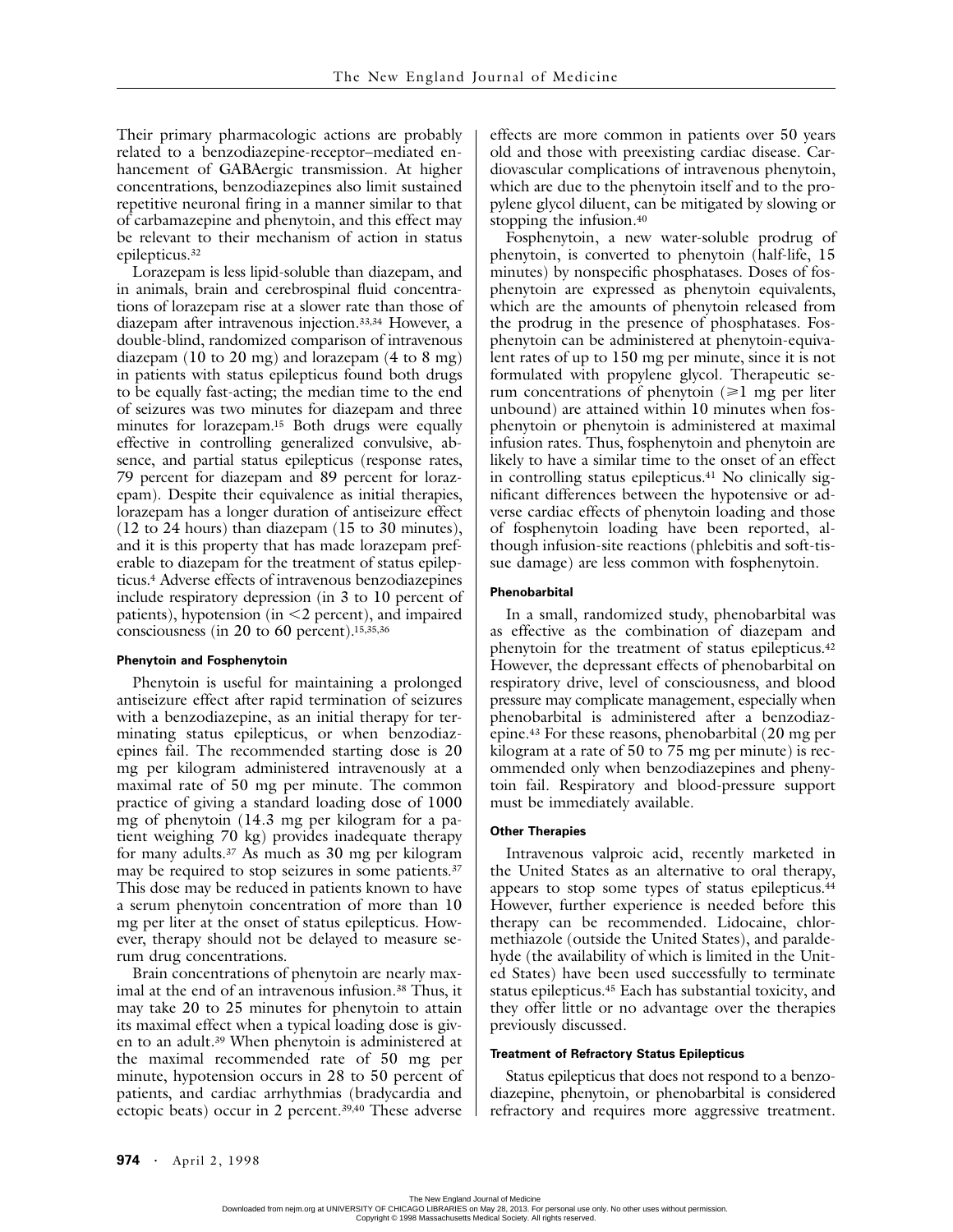Continuous intravenous infusions with anesthetic doses of midazolam, propofol, or barbiturates are the most useful treatments. A team approach to patient care, including the participation of an experienced neurologist and an intensivist, is often useful because of the need for higher-level neurologic and cardiovascular monitoring and ventilatory support.

The use of midazolam (0.2 mg per kilogram administered by slow intravenous bolus injection, followed by 0.75 to 10 *m*g per kilogram per minute) or propofol administered intravenously (1 to 2 mg per kilogram, followed by 2 to 10 mg per kilogram per hour) to induce anesthesia for the treatment of refractory status epilepticus (Table 1) has become very popular in recent years. Both drugs have the substantial advantage over barbiturates of rapid clearance, and midazolam has less pronounced hypotensive effects.46-49 The infusion is typically maintained for 12 to 24 hours and is then withdrawn gradually while the patient is observed for clinical or electrographic evidence of seizure recurrence. If seizures continue, the therapy should be resumed for progressively longer periods, as needed. Midazolam may be associated with tachyphylaxis, leading to the need for exceedingly high doses. Seizures have been observed during the induction of anesthesia with propofol and emergence from it, but the importance of these proconvulsant effects in the management of status epilepticus is unknown.

Thiopental and pentobarbital are potent antiseizure drugs that have potential, though unproved, cerebral protective effects in the management of status epilepticus. In adequate doses these drugs will almost always control seizures, but severe hypotension requiring pressor therapy limits their safety.5,50 We therefore prefer to reserve anesthesia with barbiturates for patients in whom midazolam or propofol fails. Thiopental has pharmacokinetic disadvantages, including saturable metabolism, an active metabolite (pentobarbital), and the fact that it accumulates in lipoid tissues during prolonged infusions, with resultant delays in postinfusion recovery.5 Pentobarbital (10 to 15 mg per kilogram administered intravenously over a period of one hour, followed by a dose of 0.5 to 1 mg per kilogram per hour) is highly effective, but cardiovascular toxicity is occasionally life-threatening and postinfusion weakness may delay weaning from ventilatory support.37,47

#### **OUT-OF-HOSPITAL TREATMENT**

Status epilepticus frequently occurs outside the hospital in situations in which treatment with intravenous medications is not feasible or in which there are inadequate resources to manage the potential complications of intravenous therapy. Rectal and intramuscular routes of drug administration may be useful in these settings. Intramuscular midazolam is rapidly absorbed (mean time to peak serum concen-

#### **TABLE 1.** PROTOCOL FOR THE TREATMENT OF REFRACTORY STATUS EPILEPTICUS WITH EITHER MIDAZOLAM OR PROPOFOL.

- 1. Intubate and ventilate patient; admit to intensive care unit.
- 2. Place electroencephalographic monitor.
- 3. Place arterial catheter and central catheters if indicated.
- 4. Administer either midazolam at a loading dose of 0.2 mg per kilogram (slow intravenous bolus), then at a dose of 0.75 to 10 *m*g per kilogram per minute; or propofol at a dose of 1 to 2 mg per kilogram intravenously, followed by a dose of 2 to 10 mg per kilogram per hour. Adjust maintenance dose on the basis of electroencephalographic-monitoring results. Continue electroencephalographic monitoring throughout therapy i.e., check hourly once patient achieves a stable response to the selected drug. Primary end point for therapy is suppression of electroencephalographic spikes. If blood pressure is adequate, secondary end point is burst-suppression pattern with short intervals between bursts (i.e., -1 second).
- 5. Continue maintenance doses of phenytoin and phenobarbital; track concentrations to determine optimal doses.
- 6. Use intravenous fluids and low-dose dopamine to treat hypotension. If necessary, add low-dose dobutamine. Decrease dosage of midazolam or propofol if there are any signs of cardiovascular compromise.
- 7. Taper infusion at 12 hours to observe for further seizure activity. If seizures recur, reinstate infusion in intervals of at least 12 hours.

tration, 25 minutes), and limited experience in both children and adults suggests that serial seizures and status epilepticus are usually terminated within 10 minutes of administration.<sup>51-53</sup> The usual dosage is 0.15 to 0.3 mg per kilogram. Rectal administration of a parenteral solution of 0.5 mg of diazepam per kilogram (maximal dose, 20 mg) is approximately 80 percent effective in controlling prolonged seizures in children, usually within 15 minutes.<sup>54</sup> A gel formulation of diazepam in a prefilled syringe for rectal administration (Diastat, Athena Neurosciences, South San Francisco, Calif.) has recently become available in the United States for the treatment of seizure clusters in children and adults. Rectal administration of diazepam gel may be useful for out-of-hospital management of status epilepticus. However, the onset of the antiseizure effect of the gel formulation requires further study.55

In many emergency-medical-service systems, intravenous benzodiazepine therapy is administered by paramedics to patients with status epilepticus, with the presumption that initiating therapy before patients arrive at the emergency department will improve outcomes. Retrospective studies in adults and children suggest that prehospital therapy shortens the duration of status epilepticus and simplifies subsequent management in the emergency department.<sup>56,57</sup> Nonetheless, this approach has not been studied prospectively, and the relative risks and benefits remain unknown.

Supported by a grant (R01 31403) from the National Institutes of Health.